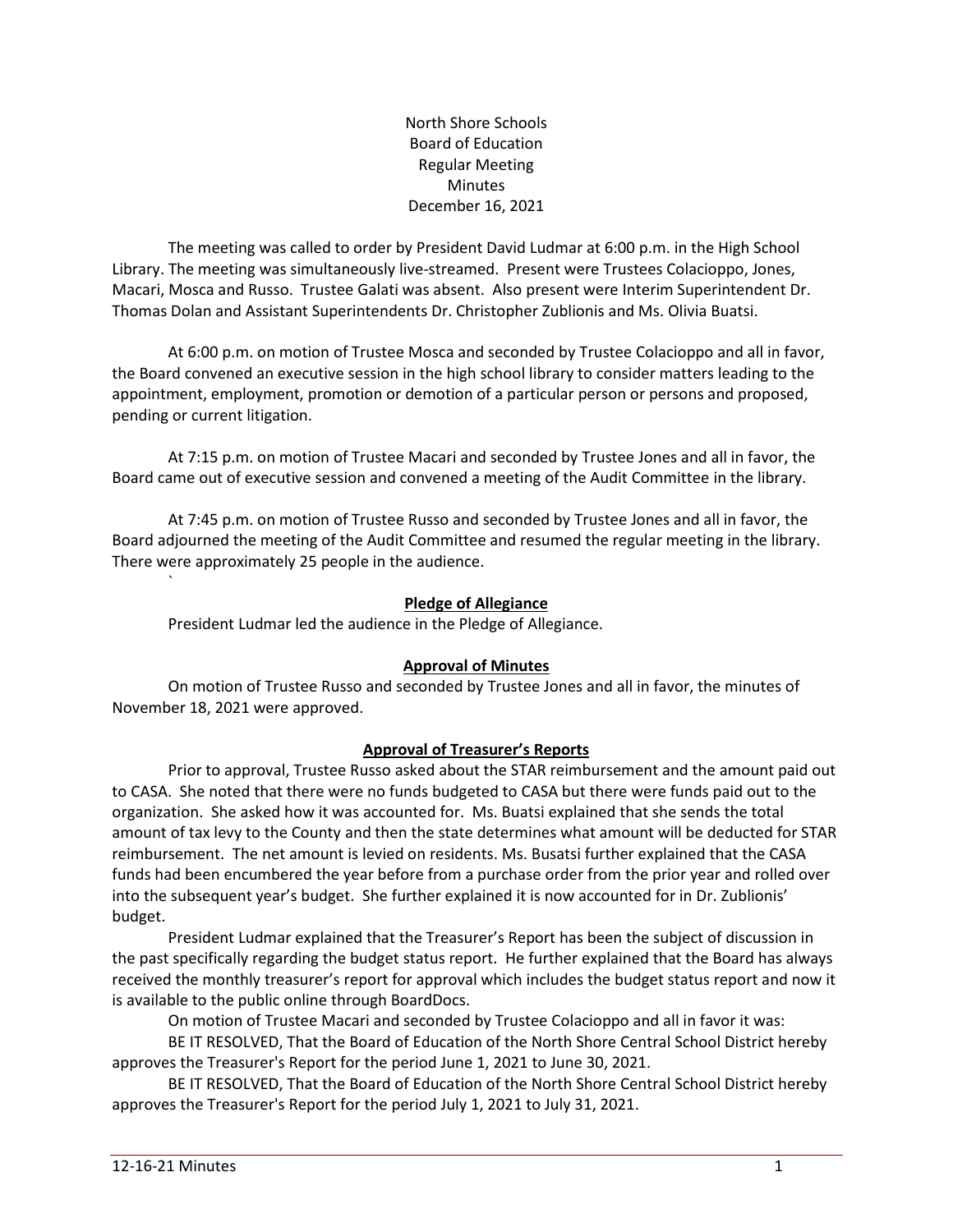#### **Report of the Superintendent**

Dr. Dolan reported that, as announced by Nassau County Police Department Commissioner Patrick Ryder, tomorrow the department will be increasing its presence at school districts throughout our region based on a new TikTok challenge in which students throughout the nation are encouraged to make threats against their schools on December 17. He further explained that there have not been any specific threats made toward any of the schools in the North Shore communities, or any other Nassau County school, however, out of an abundance of caution, there will be increased police presence at every school in Nassau County. He recommended that parents take time to speak to their children about the importance of responsible social media use and encourage them to report any suspicious activity or threatening posts to a trusted adult immediately.

Dr. Dolan reported that the high school students who were involved in a car accident last night, are well and recovering. He thanked all at the high school for the excellent job they did of caring for students today. He reported that the football team are the Long Island Champions, Head Coach Dan Agovino has been named the Long Island Coach of the year and student Reece Ramos has been named to the All-Long Island Team. Dr. Dolan reported that North Shore students visited the Cradle of Aviation to learn about the Hubble Telescope from Astronaut Dr. Michael Massimino. Our school was singularly invited to the event, and he thanked our Director of Secondary Science Steve Menchel for facilitating it.

Dr. Dolan discussed the recent report in Newsday that the district violated privacy laws in May of 2020 by the release of directory information which we are told was executed improperly. This is directory information, family names and addresses, and phone numbers used by parent groups and others to establish contact, and its release to these groups has been a long-standing practice. The Chief Privacy Officer's report notes that the district policy on Directory Information as recreated in the District Calendar does not allow such distribution and that we should not have done so. The actual policy that we have, which can be viewed online, might have allowed such a release. As always in such a matter the District relied upon our legal counsel before, and they were not aware of the discrepancy at the time. However the Privacy Officer has ruled, and we will immediately follow up on the recommendation made which is to review our policy. Although it was not suggested, we will also cross reference any policy cited in the calendar and ensure that these two sources of information are consistent. That work has already begun.

Dr. Dolan gave an update on the process for seeking a new middle school principal. He commended Ms. Jennifer Imperiale for the job she is doing as the Interim Principal and said he has enjoyed working with her. The process for recruiting a new principal will begin in January with advertising for the position. Resumes will be collected and screened in February and interviews will occur in March. All constituent groups will be involved in those interviews, and the hope is for an appointment in April.

Dr. Dolan addressed an issue that has been the subject of internet chatter; the accounting of textbooks at the high school. Dr. Dolan explained that there are 16,345 books at the high school and approximately 600 new ones are ordered each year. That represents a very valuable resource, and we take good care of them. At the end of each year, they need to be inventoried and there is a stipend-ed position in the Collective Bargaining Agreement. The task involves counting each of those 16,000, rounding up loose volumes from lockers, radiators and desks, assembling class sets and seeing that they are each in the location where they are needed. As an example he explained that if a classroom set of a particular text is missing two or three individual volumes, and there is not enough for a grade or class, that might not mean needing to purchase two or three books…if the edition is out of print, it might mean ordering a set at great expense. Therefore, finding those two or three books might save thousands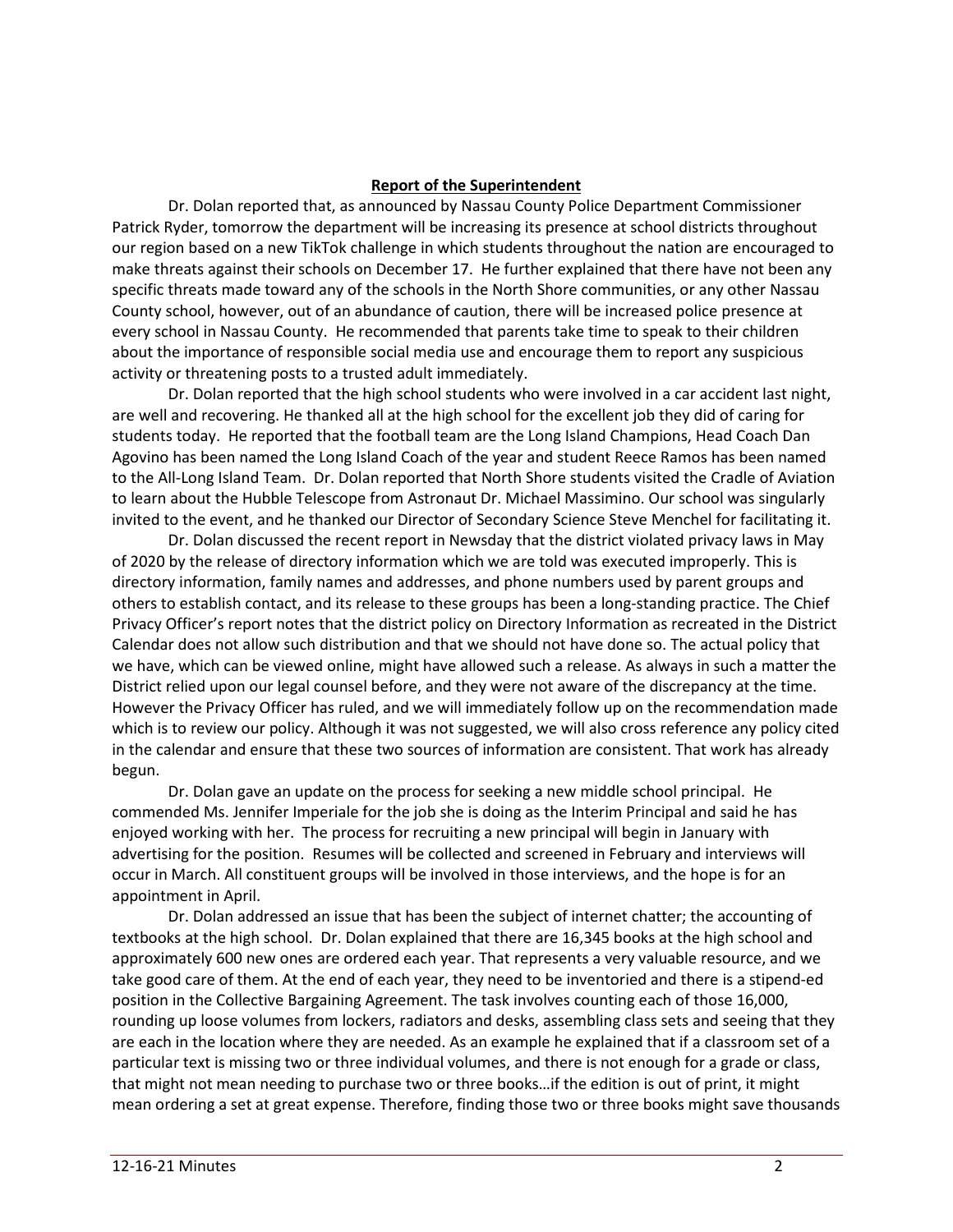of dollars in the long run. It is critical work that must be done. The culmination of the work is an inventory that is completed and approved at three administrative levels, including the Superintendent. The inventory is the work product. There are no time sheets nor are there time sheets for a coach, class advisor, or equipment manager. That last title is appropriate to cite for another reason and that is, like the equipment manager, this position is NOT a club. Nor does it say that it is anywhere. Anyone who calls it a club is misinformed. It is listed in the contract in a section called organizations, and he stressed that perhaps that is the source of confusion, but no one should believe that this is a student club. It is a position that has existed since 1980. Finally, he said it is very important work that must be done AND it is being done. Any allegation to the contrary is disingenuous.

Next Dr. Dolan addressed winter concerts. He explained that the promised videos of the concerts have been completed and the Middle School edition will premiere tomorrow. Others will follow and he has been told they are excellent productions. Dr. Dolan said he fully recognizes and acknowledges that this is not what some parents had hoped for, and he apologized that they were unable to find a way to meet all of the requests. Dr. Dolan stated it was his recommendation and he has been asked if it was the right recommendation. He further stated that he has pondered that question quite a bit. He said the unfulfilling answer is he does not know. He considered the margin for error with all children's safety a very small one and in the absence of some certainty, he will respond with safety as the highest priority. He said he truly hopes such decisions are not commonplace in the months ahead, but he is fearful that it will be otherwise. Finally, he wished all Happy Holidays!

# **Update on the Search for a New Superintendent**

President Ludmar gave an update on the search for a new superintendent. The consultants have moved into the recruitment phase of the search. After the break the ad will begin to appear in publications. Moving into late winter the recruitment process will proceed. They are on target to have a new superintendent for the 2022-2023 school year.

# **Report from the Co-Presidents of the SGO**

SGO co-president, Kathryn Ditrano reported on events and activities at the high school. She thanked the PTO for providing hot chocolate and cookies, a return of a North Shore tradition. She also thanked Dr. Dolan, Mr. Contreras and Ms. Rodriguez for allowing the seniors to have their families attend the concert. She reported that the SGO decorated the school for winter and all four grades participated. The SGO will be taking over morning announcements. They will also be helping the counseling department with the alumni discussion.

#### **Regular Business – 8:15 p.m.**

# **AP/IB AND DUAL CREDIT PROGRAMS: History, Data Research & Student Experiences**

In line with the 2021-22 District Goal Two, a review of Advanced Placement and International Baccalaureate programs was conducted. An internal audit and self-study was conducted on each program, the effectiveness of each program was analyzed and other opportunities were explored. Dr. Titone reviewed the report. Some of the highlights of the internal audit of the IB programme revealed: 23 of the 61 available IB courses are offered; students may only take exams when they are enrolled in a course; students must be a junior or senior to take an IB course; IB Learner Profile aligned with the SVOs; assessments are driven by knowledge & skills; exam enrollments in 2021 49.34%; open enrollment; no removal of designation on transcript if no show for exam; weighting +9. Some of the highlights of the internal audit of the Advanced Placement revealed: 16 of the 28 available AP courses offered; students may sit for an exam even if not enrolled in course; assessments driven by content knowledge; exam enrollments in 2021 50%; open enrollment; no removal of designation on transcript if no show for exam; weighting +9. In analyzing the effectiveness of each program alumni & seniors were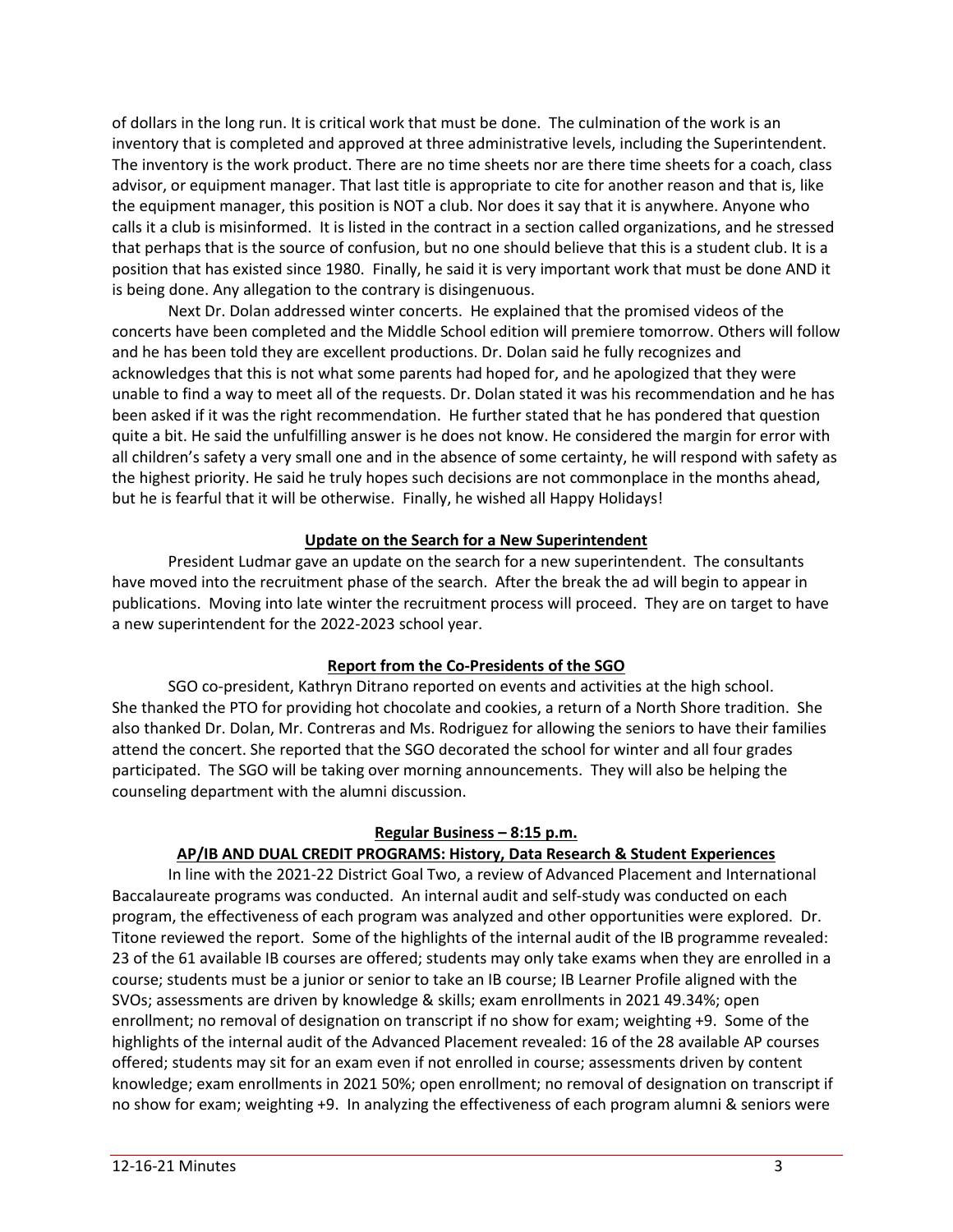surveyed on rigor and content satisfaction and goal alignment and administrators, teachers and counselors were surveyed with questions regarding preparedness for college/career readiness and how well AP/IB classes aligned with SVOs. In addition, whether college credits were granted from these programs and if so in what way. Analysis determined that AP students are more likely to enroll in a fouryear college compared to academically similar students who did not take an AP in school; students are well prepared to succeed in introductory college coursework and are more likely to graduate on time. IB students have higher levels of global mindedness and critical thinking; are prepared for college-level coursework; able to engage in class discussion and group work to develop global perspectives and communicate effectively and have high retention rates. Admission Officers of several Universities were surveyed regarding what is given preference during admission process. Responses indicated AP & IB are given the same amount of preference and is considered more rigorous than dual enrollment courses; colleges look to see that a student is challenging themselves with the most rigorous courses; the institutions that were surveyed indicated credit is granted for both AP and IB courses, it varies by college or university what score on the exam is accepted and how that credit it granted. In exploring other opportunities, Dr. Titone explained that there are existing partnerships with Syracuse University, Stony Brook University, Molloy College, Adelphi University. They are also looking at the AP Capstone program. Finally, Dr. Titone reviewed enrollment and costs of each program. She noted that in the current school year there is an average of 17 students in an AP class 12 in an IB class and 30 classified/504s or ENL students taking an IB course and 37 students taking an AP course. Part 2 of this presentation, which will include recommendations and the path forward, will take place on January  $6<sup>th</sup>$ .

The Board discussed the report. Questions raised were whether students must stay in the IB program for both years; how scores affect their college acceptance; how it is decided which AP or IB courses are taught; whether the faculty is polarized around AP/IB; clarification about assessments specifically implicating AP assessments are shallow; cost analysis for professional development for IB program; clarification regarding students not losing AP/IB designation on their transcript for not taking the exam; how we are supporting students interested in STEM by providing "the most rigorous program"; data on engagement; are students taking TOK who are not in the Diploma program. Dr. Titone, Mr. Contreras and Mr. Doherty responded to questions. Not all students stay in the program for 2 years but they are encouraged and supported to. The workload is heavy which is why more students opt not to become diploma candidates. Other reasons are they want to diversify their course work in their senior year and the diploma program may limit what they can take. Student interest determines which courses are chosen for both AP and IB but they also try to balance as best they can. Teachers who teach AP or IB are invested in the course, however they felt it is hard to give an opinion of one if a teacher has only taught one or the other. AP assessments tend to be more traditional assessments and more examples will be provided at the next meeting. Regarding professional development, Dr. Zublionis explained when a program starts up PD costs are always higher but PD costs for IB are now decreasing. Dr. Titone added they know 2-3 years out how many teaches need training; this year they restricted training to online only which costs significantly less. North Shore does not strip the AP or IB designation from a student's transcript if they complete the course but are unable to sit for the exam because of extenuating circumstances. This is unlike most school districts who remove that distinction if the student does not take the exam. Regarding students interested in pursuing a STEM program, while the IB Diploma program may not be right for them, as long as they are taking the most rigorous curriculum, there would not be a disadvantage on their transcript. Counselors have these conversations with students and their parents depending on what college they are going to and what major they are taking. Students are encouraged to take the most challenging program they can take and still play a sport or take art and music and get sleep. They will delve into this further during part two of their presentation. This semester no students are taking Theory of Knowledge (TOK) who are not diploma candidates but there are students who will take it in January.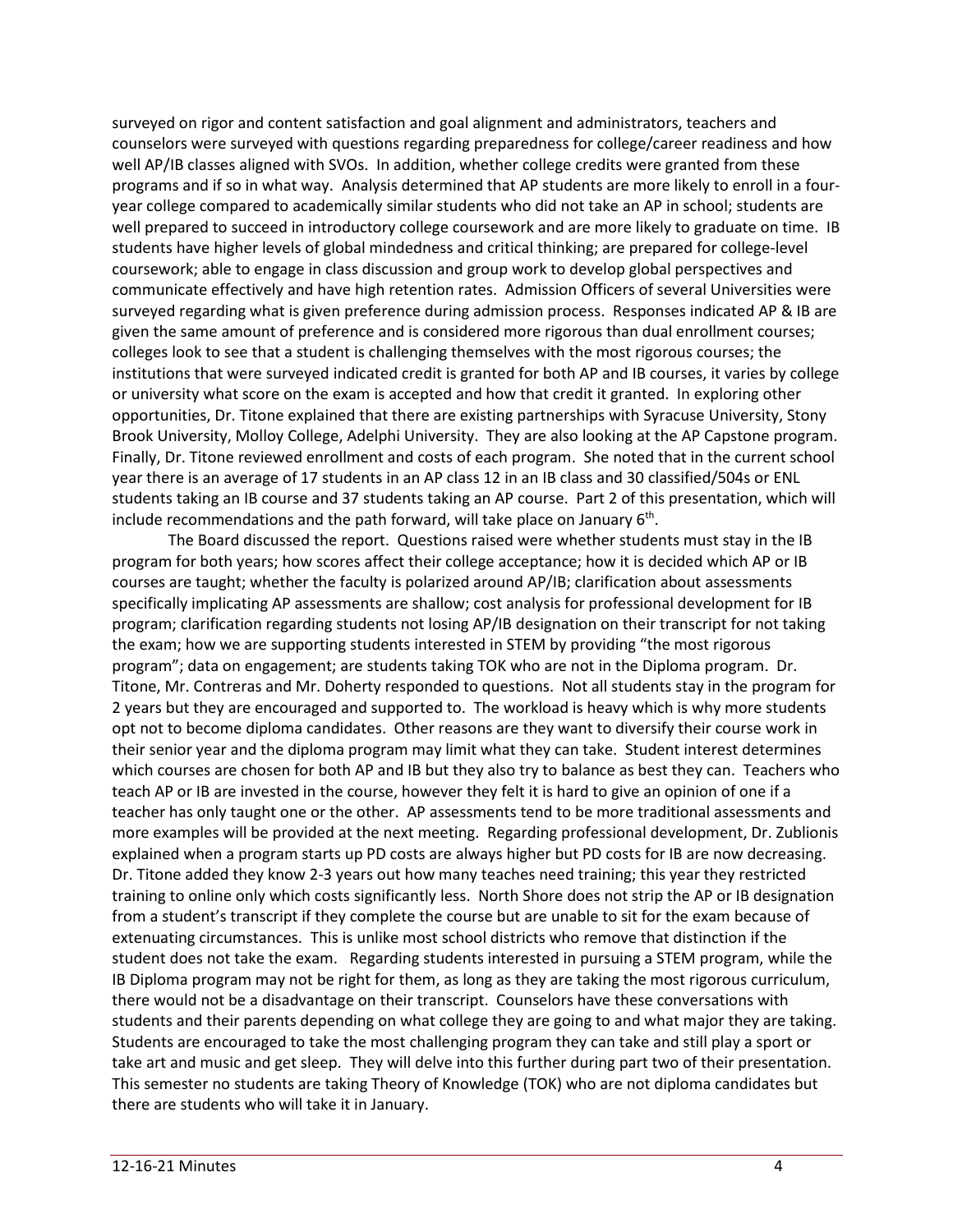President Ludmar asked that part two of the presentation include the relationship between the SVOs and IB. He said the skills we give our kids now are a long-term investment with the hope they become critical thinkers. He would like to get a better sense of whether AP, IB or a combination of both prepare students better for colleges. He said it is worth noting that scores have ben improving over the last couple of years. Finally, he would like to get information on whether the stress factor on these kids is too high a cost and asked for data on a rigorous program and how it affects wellness on students.

### **Comments from the Public---9:48 pm**

Nathalie Zarisfi, Sea Cliff, has a child in  $5<sup>th</sup>$  grade and is worried about the no homework policy. She said this is how she received communication on what is going on in the classroom and she suggested replacing that communication with another resource. President Ludmar responded that there is a direct correlation between student success and parent involvement and he explained that homework has been a discussion by the Board recently. He further explained that there is not a "no homework policy" and he read from the Board Policy on homework #4730 in which it states that students in grades 3-5 should receive up to 30 minutes of homework. Dr. Dolan added that the District always want parents to be a partner with us. He further stated that Dr. Zublionis has developed curriculum maps to assist parents in seeing what is going on in the curriculum. He suggested Ms. Zarisfi take a look at those. Dr. Zublionis explained that those were sent out; they enable parents to have an ongoing weekly and daily look at what is going on with an aerial view of the course.

Jerry Romano, Sea Cliff, said several months ago he received a cease-and-desist letter regarding his statements that the District violated privacy laws. Now that the Chief Privacy Officer has determined that his statement was correct, he would like a public apology.

President Ludmar asked Dr. Zublionis to speak about National History Day at the Middle School. Dr. Zublionis described the day which the entire 8<sup>th</sup> grade participated in. President Ludmar remarked how important it is when faced with the endless constant petty distractions to remember what our schools are about, what is happening in our classrooms, why having these presentations, such as our  $8<sup>th</sup>$ graders acting as historians is so important, and the fact that is not happening in all schools. That the amount of thought, time and effort spent in planning our curriculum is what makes North Shore one of, if not the best places to go to school on Long Island. That seems to be lost in the criticism and he wanted to pivot for a moment and give equal time to remember the work that is actually being done here. President Ludmar then addressed the comments from Mr. Romano. He said it is accurate to say that our attorney's interpretation of the statute was not found to be correct. It was also found to be determined by our lawyer when they denied the subsequent request. The problem was resolved in 2020. He said he appreciates that Mr. Romano and his friend wanted to go and define this and that is their right. He said he believes in the FOIL laws. People have right to understand what is going on in this community. In terms of the cease-and-desist letter, the specific focus of the letter was about defamatory comments made against a valued employee of the District. There is nothing to change or apology for, it still continues. He said that the District Clerk followed the recommendation of our counsel. She is very capable but she is not an attorney and should not be making up the law or overriding the recommendation of our attorney. The Board uses District counsel to advise how to proceed. In this case District counsel's advice and recommendation was not born to be correct by the Chief Privacy Officer. He explained that unfortunately it was found that the District was incorrect, but that does not make them corrupt. The policy has already been changed, Dr. Dolan explained why the interpretation was made when it was and how we will proceed from here. President Ludmar explained that earlier in the evening during the Claims Auditor report, which was open to the public, she reported there were only 36 errors in the entire year; .22% for the year. Our auditor uses North Shore as the gold standard example for the other school districts she audits and reports it is due to the extraordinary job we do. He further said from his perspective what we are doing in classes, and the integrity of the people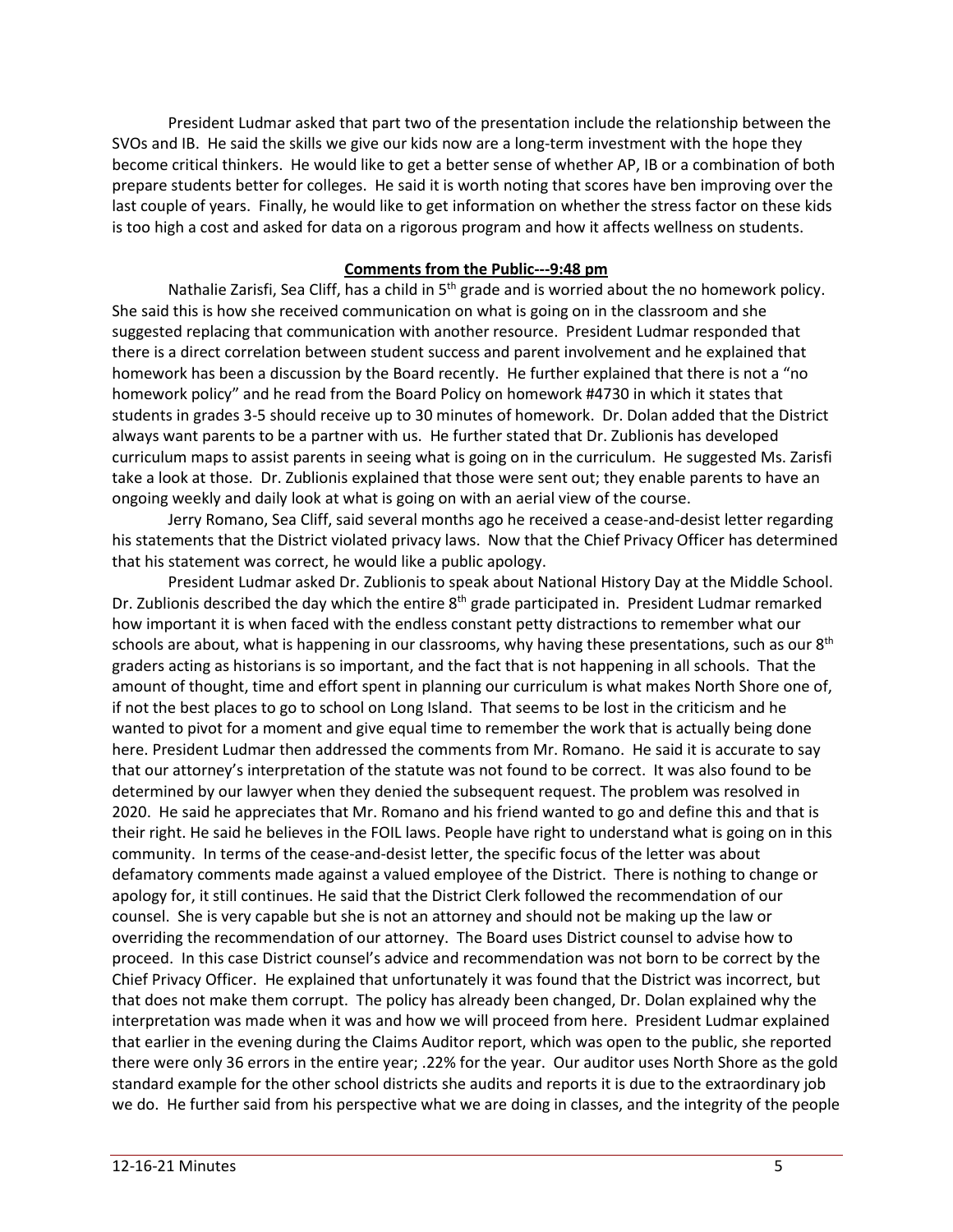we work with, is worth defending. President Ludmar noted that Mr. Romano's group calls itself "Friends of the District". He said groups who want to cause pain, difficulty, unpleasantness, and divineness are not "friends" is his opinion. This is a more difficult place to work and live because of the efforts of this group. Finally, President Ludmar addressed the Newsday article which Mr. Romano has been gloating about and noted that he was quoted in the article as saying that whatever the law is he and the Board will follow it.

Andrew Cross, Glen Head, has been a teacher for 29 years. He teaches AP World History and he is an IB year 2 teacher. He spoke as a parent of a son who graduated with an IEP and a significant processing issue. He took both AP/IB and found the timed multiple-choice questions fast paced which was a bit difficult for his processing skills even with additional time for completing the exam. However, IB was a better fit for him with more depth over breath and he developed good thinking skills. He also took Theory of Knowledge and was not a diploma candidate. He went on to say he is doing extremely well in college.

Paul Puskuldjian, Glen Head, said he met Dr. Dolan in July and told him there were 4 things the District should improve on. Follow NYS and Federal laws, be more truthful to the community, eliminate favoritism to the teachers' union, and better finances in schools. He said he would like to move forward in a positive way and focus on costs which he believes a large part of community wants. Dr. Dolan said the list Mr. Puskuldjian gave him in July is still posted in his office and the first, to tell the truth, is something he always does. He went on to say budget season is here and they are forming a community budget forum for those interested in learning about the process. It will be led by Ms. Buatsi and himself with the first meeting on January 27<sup>th</sup>. A Newsletter will be going out shortly with information on how to apply to this committee. He further stated that they take seriously what a 17-vote difference on the budget means and will be responsive to that. Finally, he said the District does not lie, and this District is one of the most transparent places that he has every worked. President Ludmar added that the budget process will happen from this room and he looks forward to everyone participating in the process by sharing comments and asking questions.

Roger Friedman, Sea Cliff, said he agrees the Board needs to be conservative when budgeting. He said last year the District had the lowest yes vote on Long Island. He believes this was due to the concerted effort to sow discord, disinformation and distrust in the community. He feels we have lost a lot in the last 2 years including trust and compassion with each other. He implores all to have trust empathy and understanding with each other. Mr. Friedman spoke about the character of the District Clerk who has been criticized on social media. He said Mr. Friedman spoke about the teacher who has also been disparaged on social media. He said this teacher has taught and mentored countless students in this District for many years. He said both deserve empathy, trust and compassion. Mr. Friedman further stated that he does not fault the District Clerk for following the advice of counsel in regard to the disclosure of directory information. The attorneys interpreted the code differently than the Chief Privacy Officer. He said this happens many times in our legal system, with many different laws governing our system and it is why it is called an opinion. He further said it is important to note the letter stated that this was rectified when the District denied a subsequent request in 2020 and he appreciates that the District has changed their policy. He also noted that the same group who is faulting the District for disclosing the information also tried to obtain that same information. He went on to say that the District Clerk is not an attorney and should not be tasked for making those calls. He said in his opinion, there seems to be a singular focus of by some people in this community to take down one of the best school districts in the country.

Mike Conklin Greenvale, President of Athletic Booster Club, said he is all about athletics and makes that known. He said last year the Booster Club asked voters to establish a zero-dollar reserve fund. The "Friends of the District" who campaigned to vote down this reserve also said they were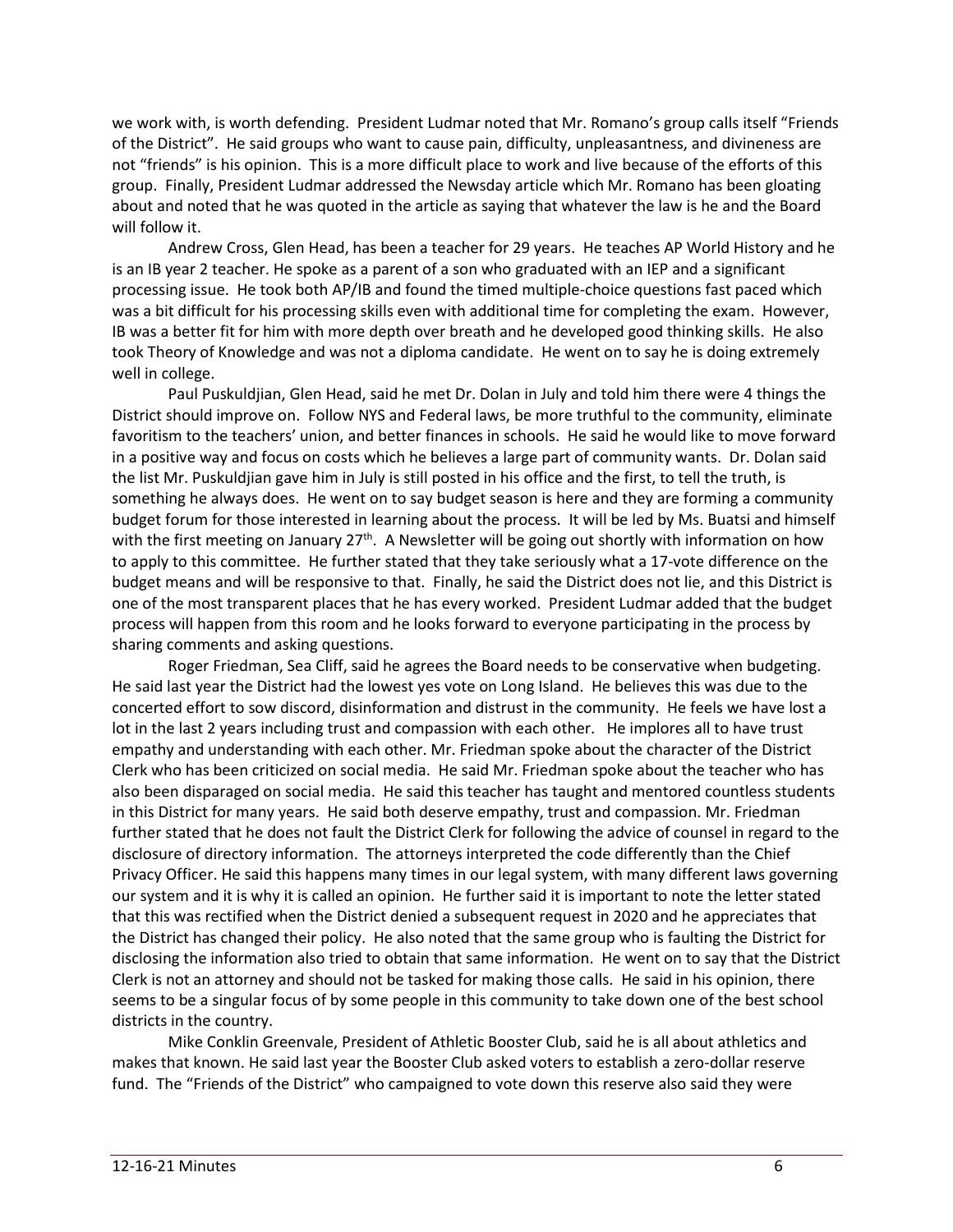"friends of athletics". He noted that athletics is the first thing that is cut when the budget gets voted down.

Prior to approval, Trustee Macari recognized Pam Weingart on her retirement from the District and President Ludmar recognized Dr. Kerri Titone on being granted tenure.

On motion of Trustee Jones and seconded by Trustee Colacioppo and all in favor, it was: Personnel

# *Granting of Tenure*

BE IT RESOLVED, That the Board of Education of the North Shore Central School District hereby grants tenure to Kerri Titone, Teacher Leader AP/IB, effective January 2, 2022

# *Resignation for Retirement Purposes - Certified*

BE IT RESOLVED, That the Board of Education of the North Shore Central School District hereby accepts the resignation for retirement purposes of Pamela Weingart, Art, effective January 28, 2022

# *Leave of Absence for Child Rearing Purposes - Certified*

BE IT RESOLVED, That the Board of Education of the North Shore Central School District hereby approves a Leave of Absence for Child Rearing Purposes for Calliope Cinelli, Elementary, effective January 1, 2022 through June 30, 2022

BE IT RESOLVED, That the Board of Education of the North Shore Central School District hereby approves a Leave of Absence for Child Rearing Purposes for Stephanie Donnelly, Physical Education, effective February 1, 2022 through June 30, 2022

BE IT RESOLVED, That the Board of Education of the North Shore Central School District hereby approves a Leave of Absence for Child Rearing Purposes for Keryn Edwards, Special Education, effective October 23, 2021 through June 30, 2022

# *Amendment to Appointment - Certified*

Tara DiBernardo is hereby appointed to a part-time (.5 ) regular substitute (leave replacement) position effective September 17, 2021 through December 1, 2021

# *Regular Substitute (Leave Replacement) Appointment - Certified*

BE IT RESOLVED that the Board of Education of the North Shore Central School District hereby approves a regular substitute (leave replacement) appointment for Tara DiBernardo, Physical Education, on Step 3 of the MA salary schedule, effective December 2, 2021 through January 20, 2022

BE IT RESOLVED that the Board of Education of the North Shore Central School District hereby approves a regular substitute (leave replacement) appointment for Jenna Politoski, Teaching Assistant, on Step 1 of the Level II Teaching Assistant salary schedule, effective December 17, 2021 through January 20, 2022

BE IT RESOLVED that the Board of Education of the North Shore Central School District hereby approves a regular substitute (leave replacement) appointment for Nick Pandolfi, Elementary, on Step 1 of the BA salary schedule, effective December 17, 2021 through January 6, 2022

BE IT RESOLVED that the Board of Education of the North Shore Central School District hereby approves a regular substitute (leave replacement) appointment for Katherine Boehm, Elementary, on Step 3 of the MA salary schedule, effective December 4, 2021 through January 20, 2022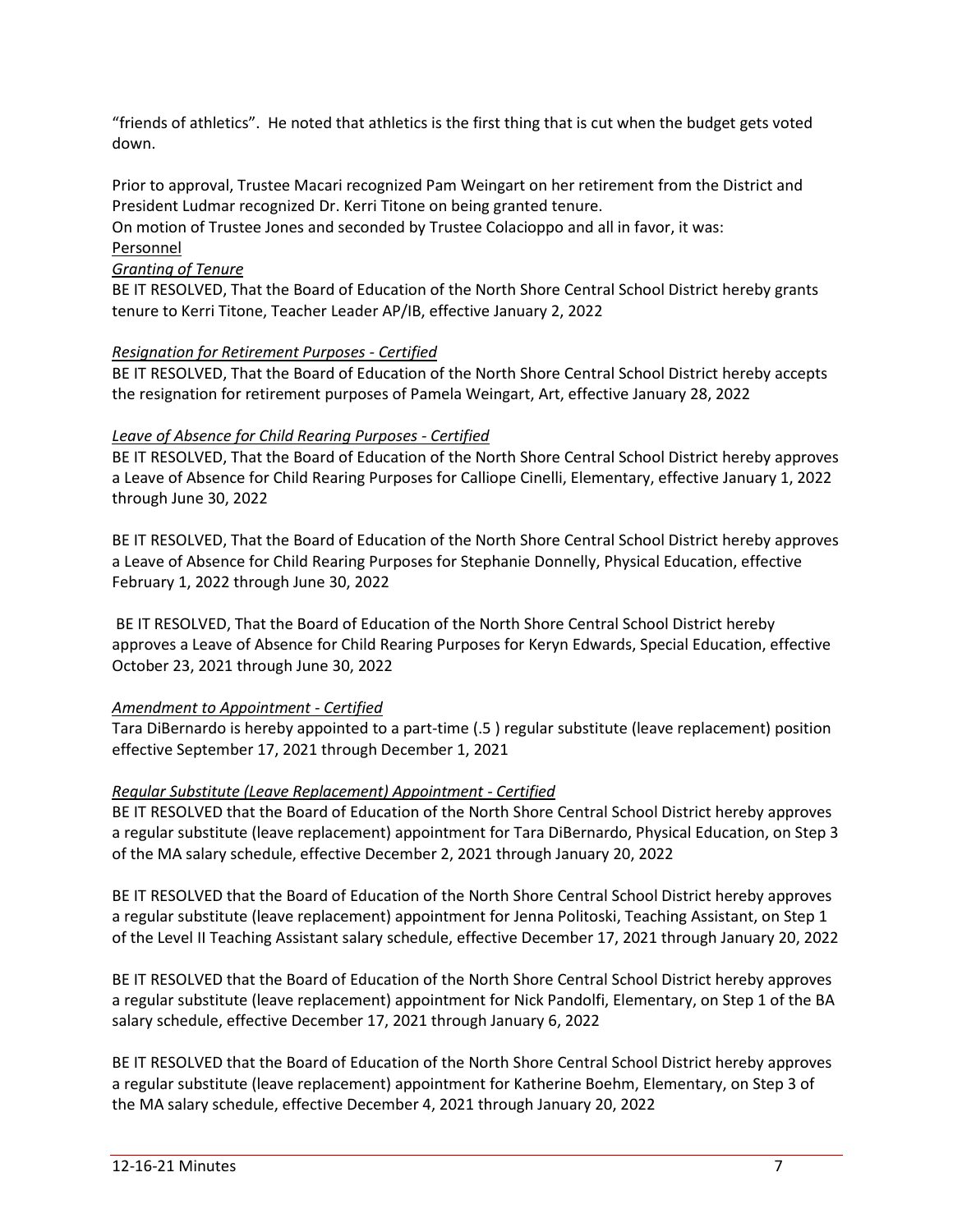BE IT RESOLVED that the Board of Education of the North Shore Central School District hereby approves a regular substitute (leave replacement) appointment for Matthew Boniberger, Special Education on Step 1 of the BA +15 salary schedule, effective December 23, 2021 through January 20, 2022

BE IT RESOLVED that the Board of Education of the North Shore Central School District hereby approves a regular substitute (leave replacement) appointment for YunTing Montana, World Languages, on Step 1 of the MA salary schedule, effective December 6, 2021 through December 10, 2021

BE IT RESOLVED that the Board of Education of the North Shore Central School District hereby approves a regular substitute (leave replacement) appointment for Carol Speranza, Special Education on Step 10 of the MA salary schedule, effective December 23, 2021 through January 20, 2022

# *Resignation for Retirement Purposes - Non-Certified*

BE IT RESOLVED, That the Board of Education of the North Shore Central School District hereby accepts the resignation for retirement purposes of Karen Stern, Senior Account Clerk, effective January 17, 2022

### *Resignation - Non-Certified*

BE IT RESOLVED, That the Board of Education of the North Shore Central School District hereby accepts the resignation of Gary Ketchem, part-time cleaner, effective November 15, 2021

# *Appointments - Non-Certified*

BE IT RESOLVED, That the Board of Education of the North Shore Central School District hereby approves the appointment of Norma Perez, Teacher Aide, effective November 22, 2021

BE IT RESOLVED, That the Board of Education of the North Shore Central School District hereby approves the appointment of Gwen Cooleen, Teacher Aide, effective November 29, 2021

BE IT RESOLVED, That the Board of Education of the North Shore Central School District hereby approves the provisional appointment of Elizabeth Falcone, Account Clerk, on Step 13 of the account clerk salary schedule, effective December 20, 2021

BE IT RESOLVED, That the Board of Education of the North Shore Central School District hereby approves the appointment of Dawn Burnett, Senior Typist Clerk, on Step 12 of the Senior Typist Clerk salary schedule, effective December 16, 2021

*Memorandum of Understanding between the North Shore Central School District and Security Personnel* BE IT RESOLVED, That the Board of Education of the North Shore Central School District approve a Memorandum of Understanding between the School District and Robert Petrucci, Security Employee

# *Teacher Overages*

BE IT RESOLVED, That the Board of Education of the North Shore Central School District hereby approves the following teacher overages:

| Donna Segal        | Special Education | .083         | 10/14/21-6/24/22 |
|--------------------|-------------------|--------------|------------------|
| Diane Vestuto      | Reading           | $\mathbf{1}$ | 12/17/21-6/14/22 |
| Michelle MacLellan | Special Education | $\cdot$ .2   | 9/13/21-6/24/22  |

*Annual Stipend for District Clerk*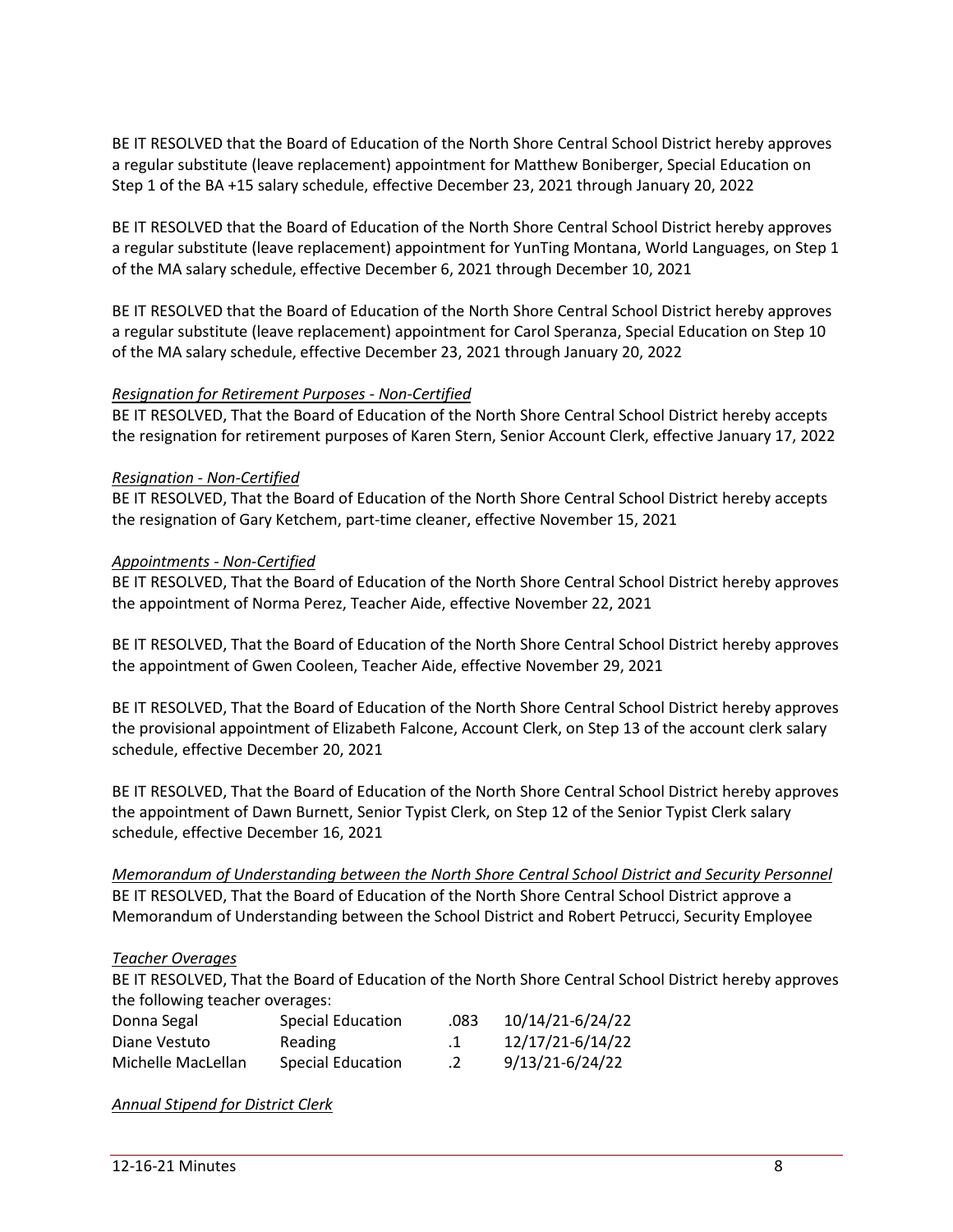BE IT RESOLVED, That the Board of Education of the North Shore Central School District approves the annual Stipend for Elizabeth Ciampi, District Clerk, effective December 16, 2021

# *Additions to the Per Diem Substitute List*

BE IT RESOLVED, That the Board of Education of the North Shore Central School District hereby approves the addition of the following names to the per diem substitute list: Kelsey Catalano, Teacher Substitute

# *Extra-Curricular Activity Advisor*

BE IT RESOLVED, That the Board of Education of the North Shore Central School District hereby approves the following extra-curricular activity advisor: High School

| High School          |                     |      |
|----------------------|---------------------|------|
| <b>Publications</b>  | Advisor             | Step |
| Yearbook             | <b>Howard Bloom</b> | 2    |
| Middle School        |                     |      |
| <b>Dramatics</b>     |                     |      |
| Set and Construction | Caitlin Mallon      |      |

On motion of Trustee Russo and seconded by Trustee Colacioppo and all in favor, it was: *Approval of a Resolution Pursuant to Section 75 of the New York State Civil Service Law*

BE IT RESOLVED that the Board of Education of the North Shore Central School District hereby approves the disciplinary charges pursuant to Civil Service Law ' 75 proffered by the Superintendent of Schools against the employee named in Confidential Attachment "A", and appoints Richard Thompson, Esq., to serve as hearing officer with respect to said charges; and

BE IT FURTHER RESOLVED, that pursuant to Civil Service Law ' 75, the employee named in Confidential Attachment "A" shall be placed on a 30-day unpaid leave of absence following service of the charges on the employee, pending hearing and determination of said charges.

On motion of Trustee Russo and seconded by Trustee Jones and all in favor, it was: *Approval of Budget Transfers*

BE IT RESOLVED, That the Board of Education of the North Shore Central School District hereby approves budget transfers in the amount of \$12,000 to cover costs associated with winter performances, \$32,150 to cover extended outdoor tent usage, \$14,487.50 to cover the cost of bond counsel for the EPC, \$13,865.74 to cover the differential for the MS principal, \$77,512.45 for a secretarial reassignment, \$20,000 for retired secretary, and \$36,138 to accommodate a large SE class, for a total of \$206,153.69, effective December 16, 2021

On motion of Trustee Mosca and seconded by Trustee Macari and all in favor, it was: *Approval of Community Education Instructors-Spring 2022* BE IT RESOLVED, That the Board of Education of the North Shore Central School District, hereby approves the following instructors for the spring 2022 session of Community Education: North Shore Community Chorus – Stephen Goldstein

Northwinds Symphonic Band – Helen Bauer

On motion of Trustee Colacioppo and seconded by Trustee Jones and all in favor, it was: *Acceptance of a Grant from NYS Teacher of English to Speakers of Other Languages*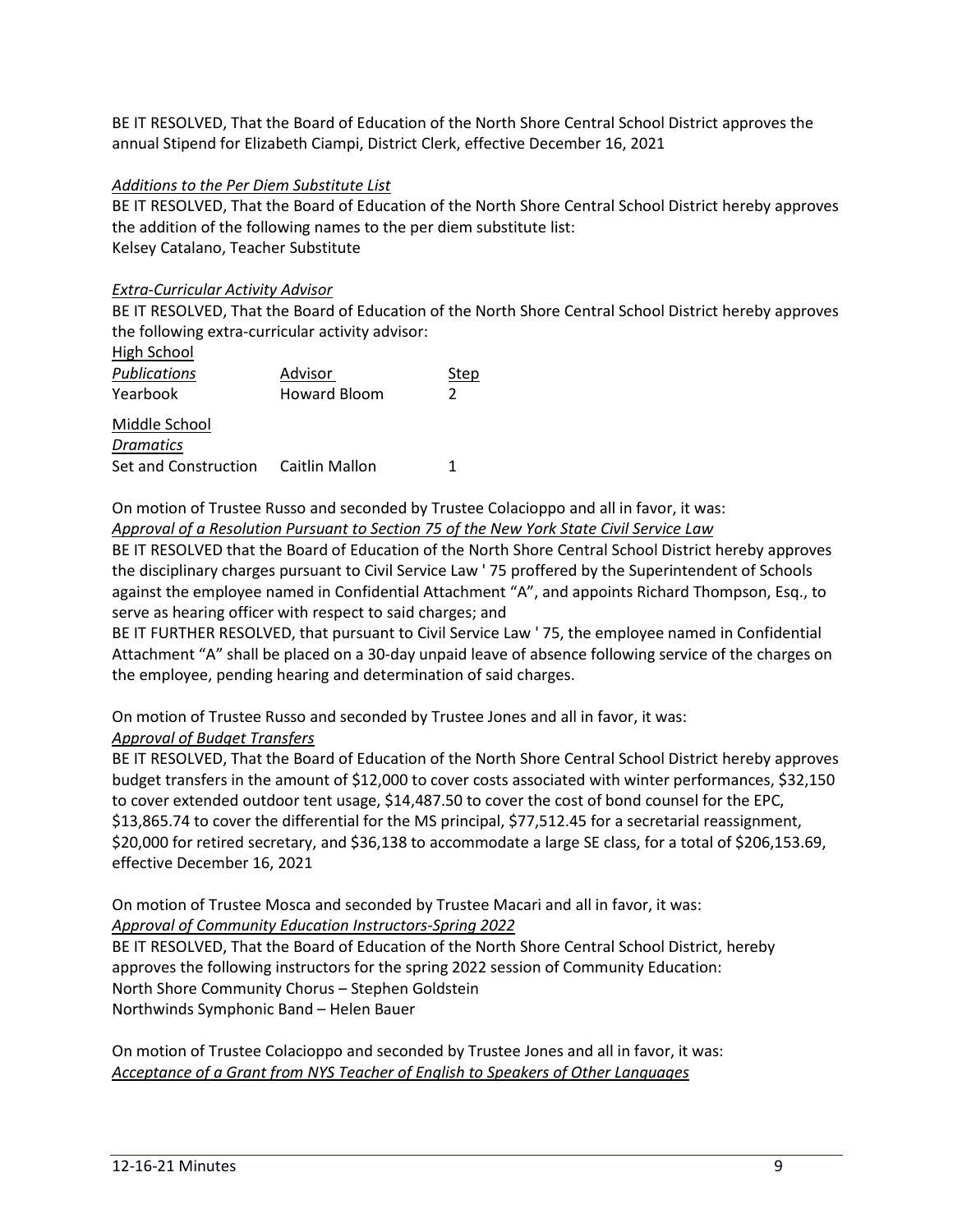BE IT RESOLVED, That the Board of Education of the North Shore Central School District hereby accepts a grant of \$250 from New York State Teachers of English to Speakers of Other Languages (NYSTESOL) awarded to ENL teacher Ms. Toni Cohn for the purpose of purchasing flexible seating for the ENL classroom

Prior to approval, Trustee Jones noted that the Claims Audit Reports were exceptional, with October's report having no exceptions. She commended Ms. Buatsi's and the Business Office for the good reports. On motion of Trustee Jones and seconded by Trustee Colacioppo and all in favor, it was: *Approval of Claims Audit Reports*

BE IT RESOLVED, That the Board of Education of the North Shore Central School District hereby accepts the internal claims audit report for the period September 2021 and October 2021, as reviewed and submitted by the Internal Claims Auditor, Denise Longobardi

Prior to approval, President Ludmar noted that the traffic study was to include 7 possible locations for the electronic sign, one being by the Middle School, however the contract from MEMASI includes only 6. He said they may need a change order to include the 7<sup>th</sup> location as previously discussed. Ms. Buatsi did speak with Ms. Ceas-Mesiti about this and they will send a change order.

On motion of Trustee Russo and seconded by Trustee Mosca and all in favor, it was:

# *Approval of an Agreement Between the North Shore CSD and MEMASI*

BE IT RESOLVED, That the Board of Education of the North Shore Central School District hereby approves an agreement with MEMASI to provide a traffic study regarding the placement of a new digital sign, to include a site review and traffic crash analysis, at a total cost of \$18,000, as per the terms and conditions set forth in the attached agreement; and

BE IT FURTHER RESOLVED, that the Board of Education hereby authorizes the President of the Board of Education to execute the necessary documents to effectuate said Agreement on behalf of the Board

# *Approval of an Agreement Between the North Shore CSD and Davidoff, Hutcher & Citron (DHC)*

BE IT RESOLVED, that the Board of Education of the North Shore Central School District hereby approves the Agreement between the School District and Davidoff Hutcher & Citron, LLP ("DHC") for DHC, to provide government relations and lobbying services, during the period January 1, 2022 through December 31, 2022, as per the terms and conditions set forth in the attached retainer agreement; and BE IT FURTHER RESOLVED, that the President of the Board of Education is hereby authorized to execute such agreement on behalf of the Board.

Prior to approval, Trustee Mosca asked for clarification on the *Think Math* program. Dr. Zublionis explained this contract is moving the program to the upper grades and is to train new teachers; it is not bringing in a new program.

# *Approval of an Agreement Between the North Shore CSD and Mathodology*

Meeting Dec 16, 2021 - REGULAR MEETING Category 17. ACTION - APPROVAL OF CONTRACTS Access Public Type Action Recommended Action BE IT RESOLVED, That the Board of Education of the North Shore Central School District hereby approves an Agreement between the School District and Mathodology, to provide three, full day workshops which will involve training math specialists, classroom teachers and administrators in the "Think Math" program, as per the terms and conditions set forth in the attached contract, at a cost not to exceed \$2,700/day; and

BE IT FURTHER RESOLVED, that the Board of Education hereby authorizes the President of the Board of Education to execute the necessary documents to effectuate said Agreement on behalf of the Board

On motion of Trustee Russo and seconded by Trustee Macari and all in favor, it was: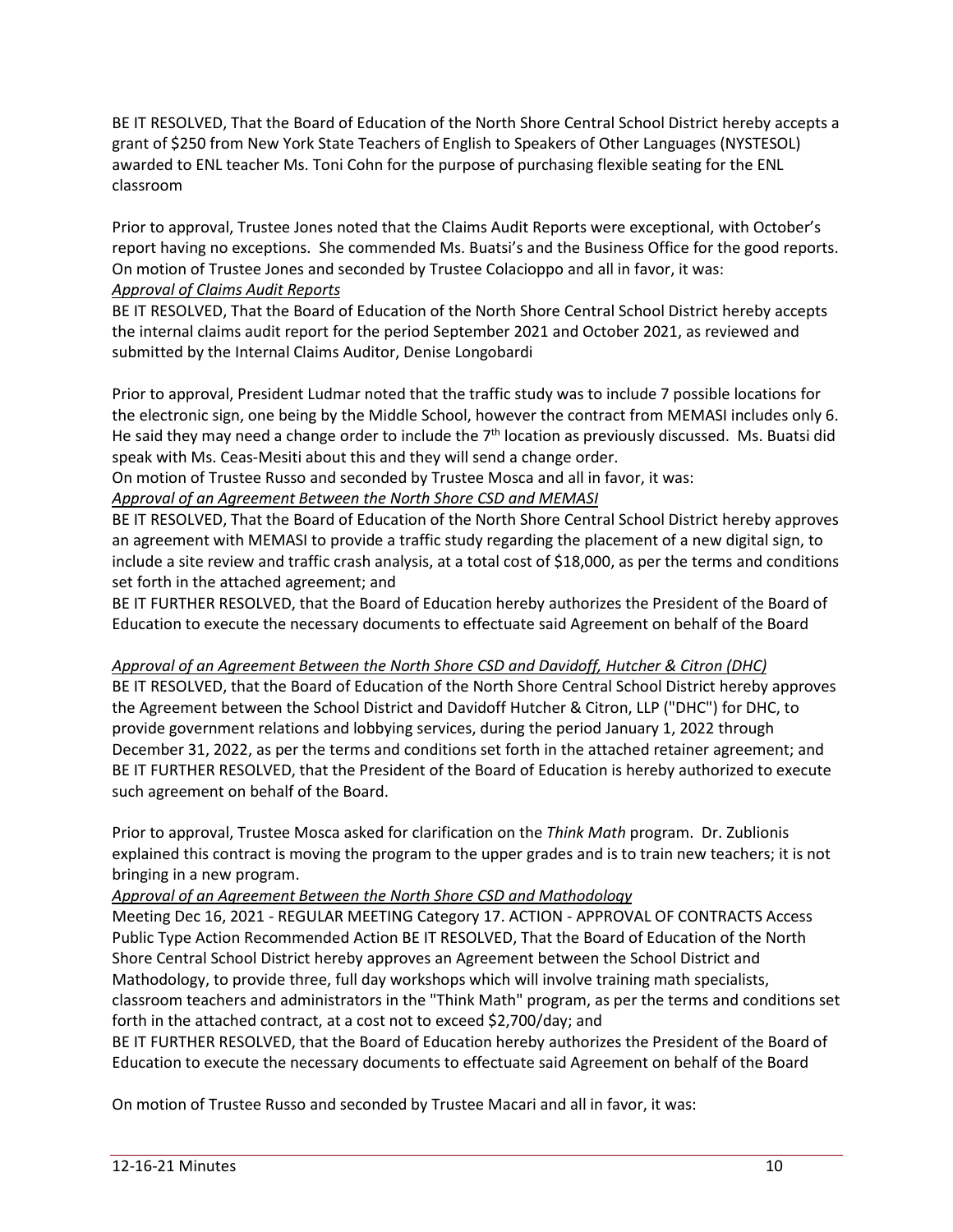# *Approval of Stipulation of Settlement*

BE IT RESOLVED, That the Board of Education of the North Shore Central School District hereby approves the following resolution regarding a certain Stipulation of Settlement:

BE IT RESOLVED, That the Board of Education of the North Shore Central School District ("District") hereby approves the terms and conditions of the Stipulation of Settlement resolving a certain matter between the District and the parents of a youngster classified by the District's CSE and identified by Student ID number 363627383 and

BE IT FURTHER RESOLVED that the Board of Education authorizes the President of the Board to execute the Stipulation of Settlement as approved on the District's behalf.

# On motion of Trustee Jones and seconded by Trustee Macari and all in favor, it was: *Approval of an Agreement Between the North Shore CSD and ABASkills, LLC/Rafael Cepeda* Meeting Dec 16, 2021 - REGULAR MEETING Category 19. ACTION - APPROVAL OF SPECIAL EDUCATION CONSULTANT AGREEMENT Access Public Type Action Recommended Action BE IT RESOLVED, That the Board of Education of the North Shore Central School District hereby approves an Agreement between the School District and ABASkills, LLC/Rafael Cepeda, to provide parent training services pursuant to and in connection with the IEP of specified students, as per the terms and conditions set forth in the attached agreement, effective September 1, 2021 through June 30, 2022; and BE IT FURTHER RESOLVED, that the Board of Education hereby authorizes the President of the Board of Education to execute the necessary documents to effectuate said Agreement on behalf of the Board

# On motion of Trustee Colacioppo and seconded by Trustee Macari and all in favor, it was: *Approval of Special Education Services - IEP*

BE IT RESOLVED, That the Board of Education of the North Shore Central School District hereby approves special education services (IEP) as per the recommendations of the Committee on Special Education (CSE)

# **Old Business - 10:35 p.m.**

Dr. Dolan explained that a question had been raised about reimbursement for chaperones related to travel on international trips to France, Belize and Greece. He reported that the District has been reimbursed for all expenses related to chaperones including costs for their salary, FICA, Social Security and TRS contribution. The only item not reimbursed was for an aide as that is educational. He wanted it noted that this is the degree to which Ms. Buatsi watches over the finances of the District.

Trustee Mosca gave an update on a meeting she attended with the Glen Head/Glenwood Landing Civics and RXR regarding the development of the Engineers Country Club property. RXR claims they are not planning to apply for IDAs, they stated that they do not feel there will be a large influx of students into the District as their research from their other developments indicate their units will probably be sold to empty nesters. They also do not feel there will be an impact on traffic. RXR is working on the environmental impact study which should be done by spring and there will then be a comment period. She suggested that LAC be a leader on this issue. She urged everyone to watch the meeting with RXR and the Village of Roslyn Harbor which is available online.

Trustee Jones asked why there is no discussion of including solar panels on the electric buses. Ms. Buatsi will follow up. Trustee Jones noted that the international trips which students are planning are all to Level 4 areas designated by the CDC. She asked what the plan is for moving forward on these trips. Dr. Dolan explained that the first trip coming up is to Florida and that trip is moving ahead. He will follow up with Ms. Aguiar about the international trips.